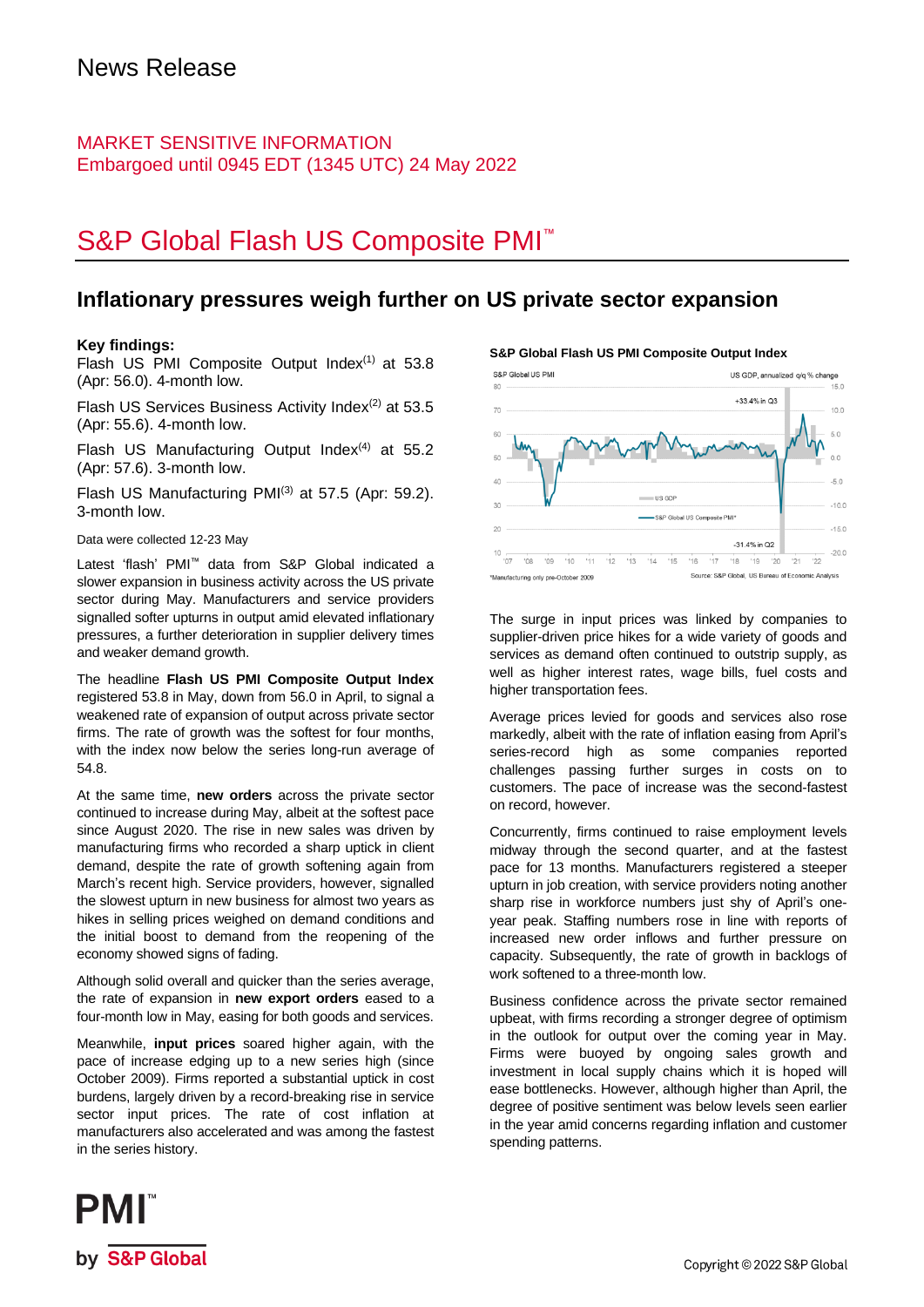# **S&P Global Flash US Services PMI™**

At 53.5 in May, down from 55.6 in April, the **S&P Global Flash US Services Business Activity Index** signalled a solid upturn in service sector output midway through the second quarter. That said, the rate of growth eased to the slowest for four months and was well below March's recent high. Although the rise was supported by increased client demand, the pace of expansion was reportedly weighed down by hikes in selling prices and concerns over higher interest rates.

Similarly, new business rose at a solid but softer pace in May. The rate of growth in new sales was the slowest since August 2020 and below the series average. New export business at service providers rose strongly, but at the slowest rate since the start of the year.

Service providers registered the fastest rise in input prices on record in May as cost burdens soared. Hikes in wage bills, interest rates, fuel costs and material prices were all noted as factors behind inflation. Although firms sought to pass higher input prices on to clients, the rate of charge inflation eased from April's record high and was the slowest for three months.

Despite being strong overall, pressure on capacity softened to the least marked for three months in May, as service providers raised their workforce numbers sharply. The rise in employment was the second-fastest in over a year as companies sought to fill long-held vacancies.

Meanwhile, optimism among service sector firms strengthened. Alongside hopes that staffing and material shortages will have eased over the coming year, firms also expressed confidence that any drop in client demand will prove transitory.

# **S&P Global Flash US Manufacturing PMI™**

The **S&P Global Flash US Manufacturing PMI** posted 57.5 in May, down from 59.2 in April. The overall improvement in operating conditions across the manufacturing sector was sharp overall and stronger than the series trend. The headline figure was supported by strong and steep expansions in output and new orders respectively, alongside a faster upturn in employment and longer supplier lead-times.

Growth in production was driven by efforts to clear backlogs of work and process incoming new orders. That said, further reports of raw material shortages and delays in supplier delivery times dampened output growth and led to a quicker rise in work-in-hand. Vendor performance deteriorated markedly, but to the least severe extent since January 2021.

Despite a sharp increase in purchasing activity, material shortages resulted in a slower rise in stocks of purchases and a faster decline in post-production inventories as firms worked through current holdings in an effort to meet order requirements.

At the same time, inflationary pressures remained substantial, with input costs rising at the sharpest pace since November 2021. Inflation stemmed from hikes in key components and logistics including; transportation, metals, fuel and cardboard prices. Output charges rose at the third-steepest pace on record (since May 2007) as a result.

Meanwhile, greater new order inflows sparked the fastest increase in employment since July 2021. Many firms stated that greater staffing numbers were due to hiring to replace voluntary leavers, and the filling of long-held vacancies. Nonetheless, backlogs of work increased at a sharper pace as firms struggled to keep pace with rising demand.

Finally, manufacturers expressed a lower degree of optimism in the outlook for output over the coming year in May. Positive sentiment was the lowest for seven months as hopes of new client acquisitions and greater demand were dampened by inflationary fears.

Commenting on the flash PMI data, **Chris Williamson**, Chief Business Economist at S&P Global Market Intelligence said:

*"The early survey data for May indicate that the recent economic growth spurt has lost further momentum. Growth has slowed since peaking in March, most notably in the service sector, as pent up demand following the reopening of the economy after the Omicron wave shows signs of waning. Companies report that demand is coming under pressure from concerns over the cost of living, higher interest rates and a broader economic slowdown.* 

*"Manufacturers in particular also report that capacity continues to be constrained by supply shortages, though these bottlenecks showed further encouraging signs of easing.* 

*"Despite all of the headwinds facing businesses, the survey data remain indicative of the economy growing at an annualised rate of 2%, which is also supporting stronger payroll growth. However, cost pressures have risen to a new survey high which, alongside the encouraging output and employment numbers, will fuel further speculation about the need for further imminent aggressive rate hikes."*

#### **S&P Global Flash US Manufacturing PMI**